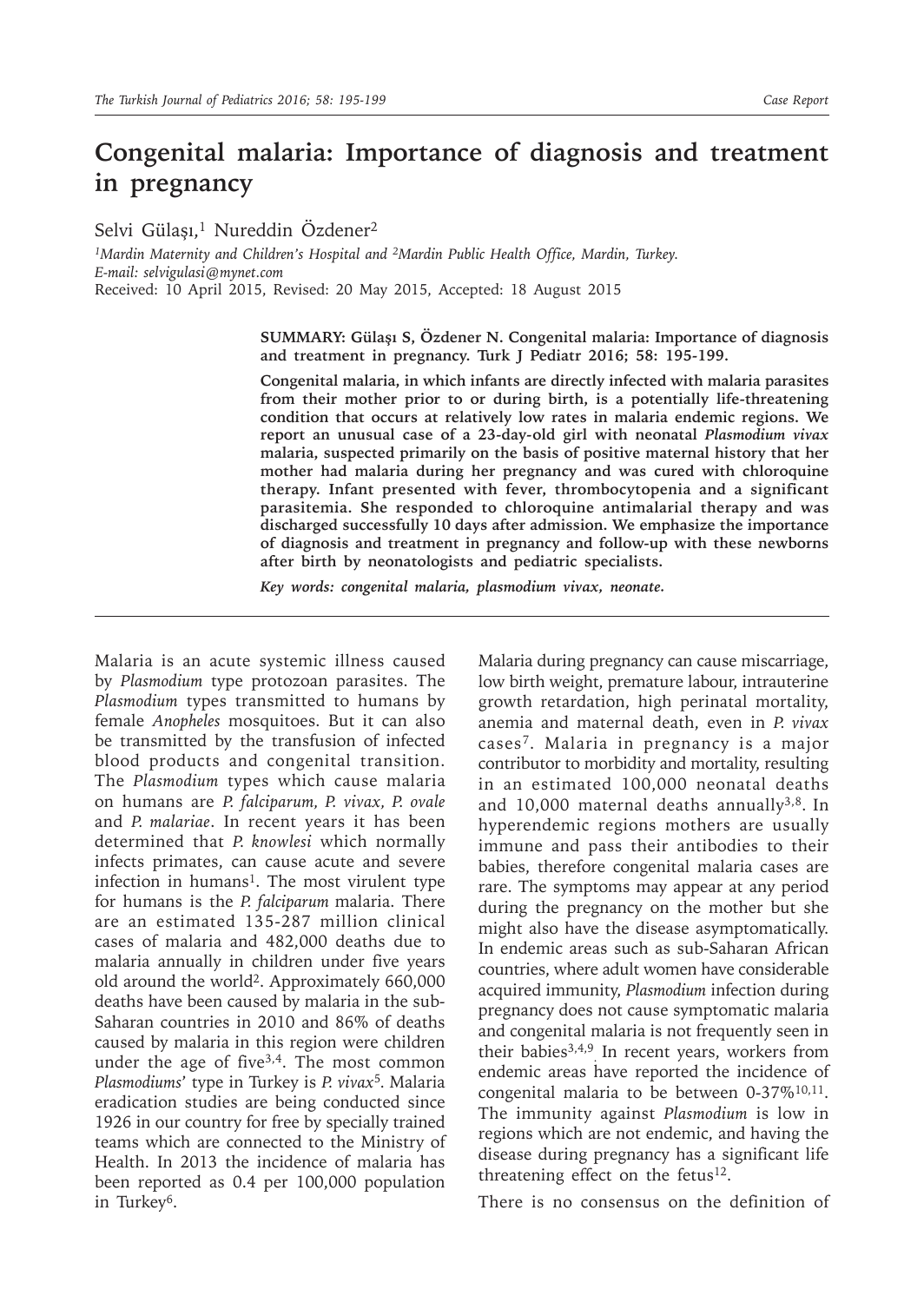congenital malaria. While it can be defined as the illness caused by malaria parasites' placental transmission or transmitting during birth from the birth canal, it can also be defined as the presence of asexual malaria parasites in the erythrocytes of newborns aged less than seven  $days<sup>13-15</sup>$ . The initial symptoms in congenital malaria may occur in the first seven days as well as in the first 50 days in regions which are not endemic. The most common symptom is fever. Fever may not be in typical paroxysmal forms. Other symptoms can be listed as follows according to their frequency; anemia, jaundice, pallor, diarrhea, vomiting, lethargy, shivering, abdominal distension, convulsion, malnutrition, milk regurgitation, hemolysis, irritability, fetal macrosomia, dyspnea, dehydration, weight loss, skin ulcer, purpura and hepatosplenomegaly<sup>16</sup>.

We report a 23-day-old girl with neonatal *Plasmodium vivax* malaria, suspected primarily on the basis of positive maternal history that her mother had malaria in her pregnancy at eighth month of gestation. This case shows that the diagnosis of congenital malaria should be considered in infants with suspected congenital infection who are born to mothers with a history of malarial disease. We emphasize the importance of diagnosis and treatment in pregnancy and follow-up these newborns after birth by neonatologists and pediatric specialists.

# **Case Report**

The 23-day-old female infant was brought to our hospital with the complaints of high fever, decrease in feeding and rapid breathing. The mother was primigravida. After the untroubled delivery, baby was clinically normal and her feeding and activities were fine. Ten days prior to her admission to our hospital she started having a fever, abdominal distension and vomiting. The fever occurred commonly at night, stating that she had a fever every night and that every two nights the fever would be very high and very difficult to reduce. Therefore patient was prescribed oral ampicillin 50 mg/ kg/day and nasal drops but she did not obtain any benefit from oral ampicillin in this period.

On physical examination: the infant body weight was 3,500 g (75p), body length was 50 cm (50-75p) and head circumference was 35 cm (75p). Her body temperature was 39°C, respiratory rate was 76/min, heart rate was

220/min and oxygen saturation without oxygen was 92%. There was moniliasis in her mouth and serous nasal secretion. Her skin turgor and tone was reduced and she looked pale. The respiratory sounds in the auscultation were normal and there was no murmur in the heart. There was abdominal distention, the liver was palpable three cm and the spleen at one cm below costal margin. The examination of other systems were normal. Electrocardiographic monitoring was evaluated as sinus tachycardia.

In laboratory examinations the hemoglobin count was 9.1 g/dl, hematocrit count was 25.1%, total leukocyte count was  $6.1x10<sup>9</sup>/L$ (lymphocyte 72%, neutrophils 28%), platelet count was  $41x10<sup>9</sup>/L$  and C-reactive protein count was 10.6 mg/dl (0-5mg/dl). Alanine transaminase, aspartate transaminase, lactic dehydrogenase, urea, electrolytes and thyroid hormones were normal. The liver and spleen sizes were reported large at the abdominal ultrasound measurement, there was no additional pathology. Blood and urine cultures were negative.

Since sepsis could not be excluded, after the cultures were taken, ampicillin 50 mg/kg/dose was administered every 8 hours and cefotaxime 50 mg/kg/dose every 8 hours via intravenous route was started empirically. We had learned that the mother suffered from malaria. We had received information from Mardin Public Health Office that she was diagnosed with *P. vivax* malaria in her pregnancy at eighth month of gestation and she was treated with chloroquine. The first dose of chloroquine was given to her with 600 mg and second dose 300 mg after six hours from the first dose, then continued with 300 mg on the second and third days by Mardin Public Health Office. After the treatment, mother was examined for parasitemia every 15 days until the end of her pregnancy, and no problem was detected. After birth, neither mother nor baby had gone back for a check-up. Therefore, the Mardin Public Health Office was informed that there could be a congenital malaria case.

The patient was hydrated, her fever was reduced with paracetamol, then erythrocyte suspension was given because her tachycardia continued to be around 170-180/min. Then the tachycardia was recovered. On the second day of her hospitalization her thick and thin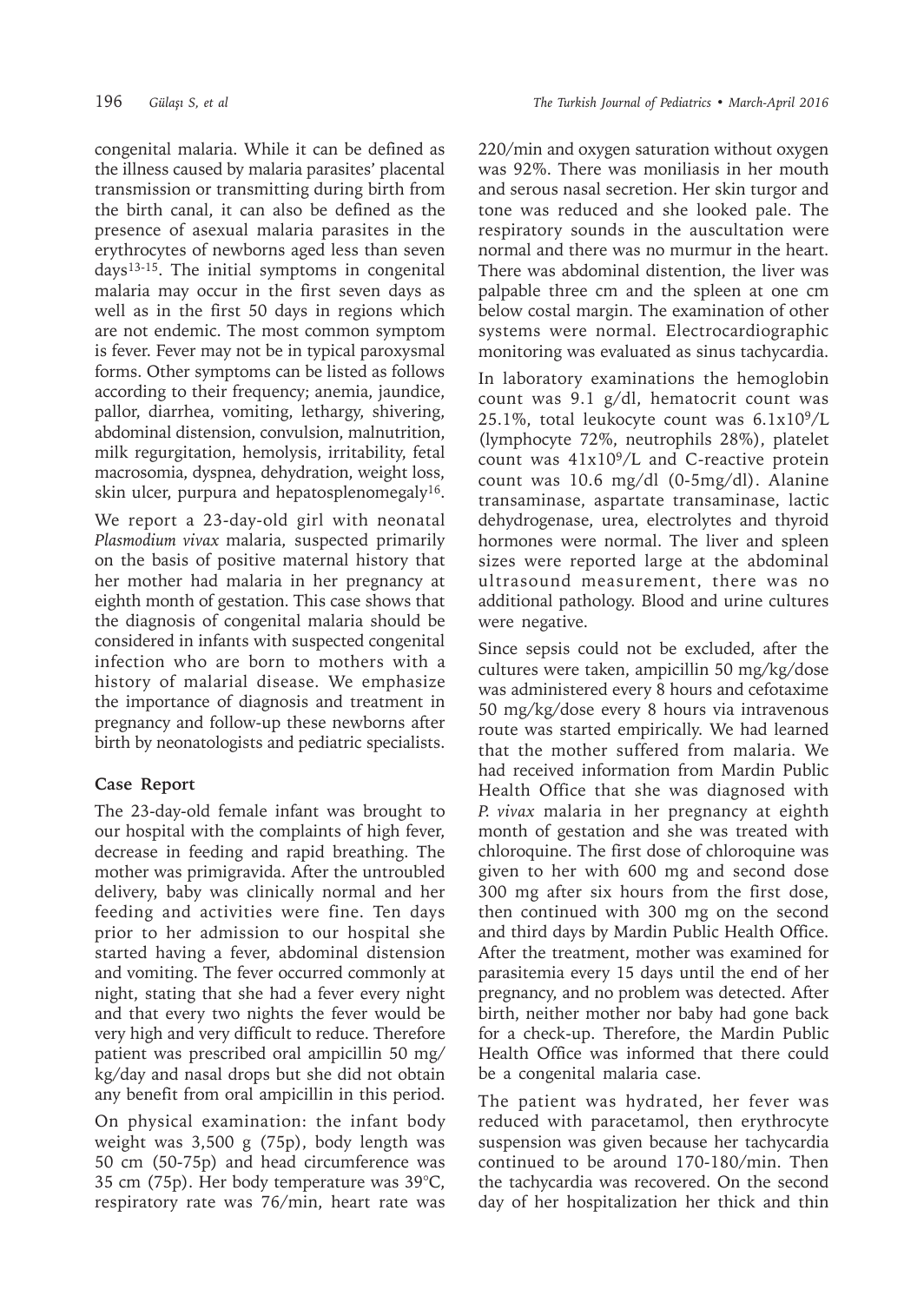smear samples were taken by the Ministry of Health officials. The *Plasmodium vivax* parasite was detected and it was reported that the parasite was concentrated in the samples. Chloroquine 10 mg/kg/day first dose and 5 mg/kg/day second dose after six hours from the first dose was given by orogastric tube, then continued with 5 mg/kg/day at second and third days. On the  $2<sup>nd</sup>$  day of the treatment the patient did not have fever and her platelet count increased to  $84x10^9/L$ , and significant reduction of parasites in the thick and thin smear samples was seen. On the 4<sup>th</sup> day of the treatment it was detected that the parasites had completely disappeared, the platelet count had increased to  $250x10<sup>9</sup>/L$  so the treatment was stopped. The  $6<sup>th</sup>$  day we were informed that no parasites were detected. The infant whose nutrition was improved and physical examination was normal was discharged from the hospital without any complications on the 10th day. The family was informed about the disease and their consent was taken to publish this case.

### **Discussion**

Malaria in pregnancy is still an important cause of fetus, infant and pregnancy deaths. Malaria during pregnancy is a potential risk of carrying disease for both the mother and the fetus and can cause premature birth, intrauterine growth deficiency, low birth weight, abortus, stillbirth, fetal anemia, and maternal deaths. Women are susceptible to malaria infections during pregnancy, because *P. falciparum*, the most common parasite responsible for malaria, can avoid being cleaned in the spleen with a binding protein Chondroitin Sulphate-A (CSA) which is expressed in the placental intervillous area and therefore the fetus can be exposed to *Plasmodiums* from the intrauterine period<sup>3</sup>.

While the parasitemia has a high density in the first infant, this density decreases with every birth due to the increasing immunity<sup>15</sup>. The transitions of the *Plasmodiums* to the infant are not directly through the penetration to the villus, but by the violation of the placental barrier. Exposure to infected erythrocytes can be intrauterine or intrapartum. Since the infection is prenatal the classic symptoms usually appear within 10–20 days. The appearing period of the symptoms may differ according to the

existence of immunglobuline G type antibodies passed from the mother and the degree of the parasitemia<sup>17</sup>.

Early and correct diagnosis is crucial for starting anti-malarial medication in pregnancy. The World Health Organization (WHO) guidelines stress prioritizing the life of the mother when treating malaria<sup>18</sup>. In all trimesters of pregnancy, the WHO recommended treatment for uncomplicated *P. vivax* malaria is chloroquine, a total dose of 25 mg base/kg body weight in three days<sup>19</sup>. In our country, Malaria-Control Department of the Health Ministry recommended treatment for pregnant woman is chloroquine the first dose at 600 mg and second dose 300 mg after six hours from the first dose, then continued with 300 mg at second and third days. After this treatment patients are checked with thick and thin blood smear every 15 days until birth; if there are any parasites this three day treatment is repeated<sup>20,21</sup>. After birth, if the mother does not breastfeed her baby, primaquine and chloroquine are given together regardless of the presence of parasites. If mother is breastfeeding, primaquine and chloroquine are given to her after the baby is six months old. In infants who are diagnosed with malaria and are younger than six months, after a three day chloroquin treatment the infant is monitored with thick and thin blood smears taken every 15 days. If plasmodium is found, the three day chloroquine treatment is repeated. After the infant is six months old, primaquine and chloroquine are given together regardless of the presence of parasites. *P. vivax* has liver stages (hypnozoites) that cause recurrent blood-stage infections (relapses). Primaquine, the only drug effective against liver stages, is contraindicated in pregnant women because fetal red blood cells are susceptible to hemolysis. Pregnant women should receive suppressive prophylaxis with chloroquine until delivery, at which point they can receive radical treatment with primaquine<sup>22</sup>.

Congenital malaria is defined as the presence of asexual malaria parasites in the erythrocytes of newborns aged less than seven days13-15. The newborn child can manifest with fever, irritability, feeding problems, hepatosplenomegaly, anemia, and jaundice. Although fever is a cardinal symptom of malaria, it may be absent in congenital malaria. In our patient the pattern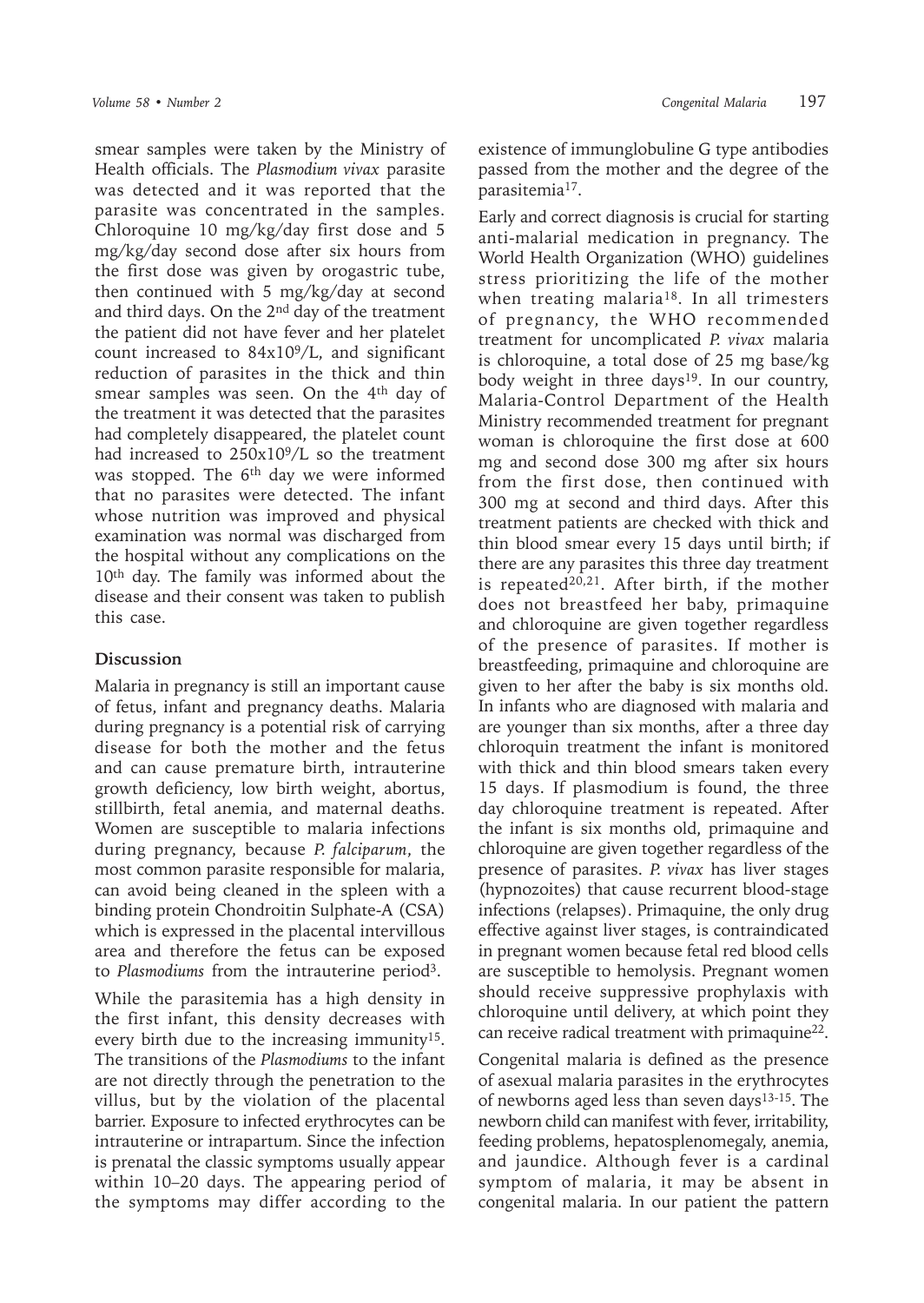of fever was periodic. With the tearing of the mature schizont in the newborn, many parasites are released and infect the new erythrocytes and increasing parasitemia occurs. Because its workload has increased due to cleaning up the infected erythrocytes the spleen grows, anemia and jaundice occur. The infant seems normal until jaundice, anemia and splenomegaly occur. In our case no problem was observed until 10 days after birth. Thrombocytopenia is a complication of malaria infection with Plasmodium vivax and might be due to hypersplenism or bone marrow suppression<sup>23</sup>. Although significant bleeding is uncommon, platelet counts can diminish to 10,000-20,000/ mm<sup>3</sup>. In our case, platelet count was  $41x10^9/L$ at admission and she did not require platelet transfusion.

The golden standard in the diagnosis is the demonstration of parasites in the giemsa dyed peripheral blood smear. The thick and thin smears are evaluated together. The thick smear is valuable in increasing density of parasites, the thin smear is valuable in detecting the *Plasmodium* type, and thus this is valuable in determining the severity of the disease. In the evaluation of the response to treatment, daily thick and thin smears should be taken and seen that the parasitemia has decreased to lower than 1%. To say that there is full response to treatment, two separate examinations which are taken at 48 hour intervals should be negative<sup>24</sup>. We have monitored our patient with thick and thin smears taken every other day, and were informed that on the  $4<sup>th</sup>$  day of treatment no parasites were found. 48 hours later thick and thin smears were taken again and no parasites were found, therefore we decided that we had received proper response to treatment.

In the treatment of congenital vivax malaria, chloroquine which is a blood schizontocide, is sufficient. Apart from chloroquine resistant *P. falciparum* cases, the first option for treatment is chloroquine, 10 mg/kg/day loading dose and following days 5 mg/kg/day maintenance dose given every 24 hours. In our presented case, chloroquine was given with orogastric tube successfully. In cases where intravenous use is necessary, the medication that should be used is kinidin gluconate, which has a 10 mg/kg loading dose and should be given with normal saline within 1-2 hours, and treatment should

## continue with 0.02 mg/kg/minute infusion<sup>15,25</sup>.

In congenital malaria since the transmission is directly from the mother's blood to the fetus, there is no time for the formation of hipnozoids in the liver. Since there is no hepatic period there is no need for primaquine. Primaquine has potential side effects for newborns, such as bone marrow suppression, anemia, leukopenia, methemoglobinemia, and should be avoided from unnecessary uses. Primaquine is contraindicated during pregnancy and lactation. Since there can be relapses, the mothers who were not treated with primaquine should receive primaquine treatment postpartum. Mothers should not breastfeed their babies during primaquine treatment period.

Vector control is essential in protection from the disease. Such precautions can be taken as: preventing the mothers' traveling to the endemic regions, if she must go to travel applying prophylaxis with chloroquine, if there is resistance to chloroquine using mefloquine in prophylaxis.

The prognosis of the disease depends on the type of *Plasmodium*, the region it appeared in, the immunity of the pregnant and the degree of the parasitemia. Rapid diagnose and proper treatment is important.

This case indicates that congenital malaria is a disease that should be remembered in infants who have an unexplainable fever and whose mothers live in regions where malaria is not endemic. In our case, the mother's history of having malaria during pregnancy had a primary role in our diagnosis but neither mother nor baby have gone back for follow-up for malaria after birth. We emphasize the importance of adequate antenatal medical therapy for mothers infected with *Plasmodium* and the importance of follow-up with these newborns after birth by neonatologists and pediatric specialists.

#### **REFERENCES**

- 1. Tangpukdee N, Duangdee C, Wilairatana P, Krudsood S. Malaria diagnosis: A brief review. Korean J Parasitol 2009; 47: 93-102.
- 2. WHO. World Malaria Report. Geneva. WHO Global Malaria Programme 2013; 61-62.
- 3. World Health Organization (2012) World Malaria Report 2012.
- 4. Eisele TP, Larsen DA, Walker N, et al. Estimates of child deaths prevented from malaria prevention scaleup in Africa 2001–2010. Malar J 2012; 11: 93.